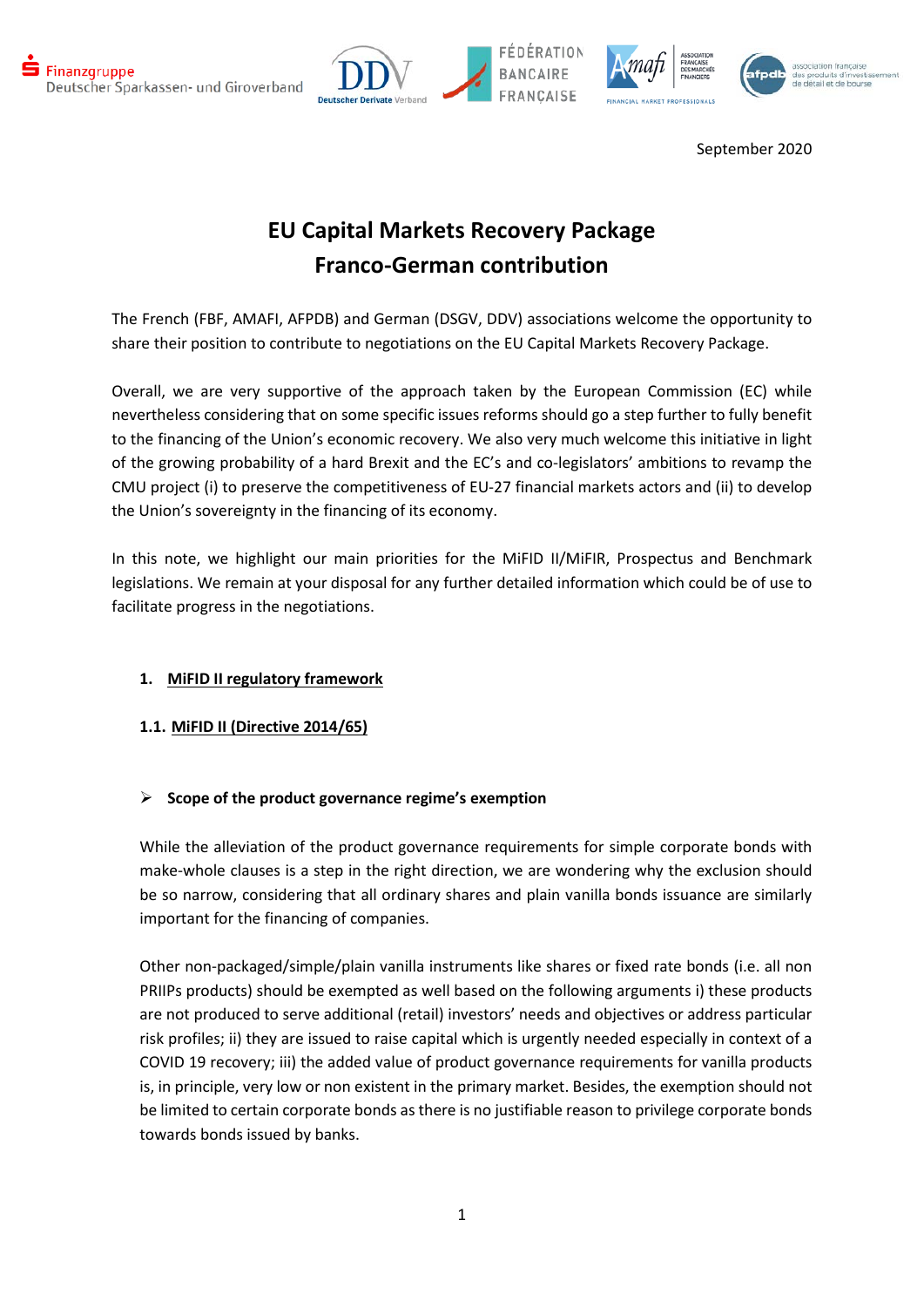





This being said, the exemption of corporate bonds with make-whole clauses should be accompanied with the clarification that this category of bonds do not fall under the scope of the PRIIPs regulation (so that they would also benefit from the exemption under MiFID II). As these make-whole clauses have been qualified by the European Commission as "investor-protective features", they should be acknowledged under both MiFID II and PRIIPs.

In addition, we see as positive that no further distinction is introduced between complex or noncomplex financial instruments. The dichotomy in MiFID II of complex versus non-complex financial instruments was created in order to allow for distribution in execution-only services and should not serve as a guiding principle to distinguish between different financial instruments.

As far as the UCITS are concerned (in case it would be contemplated to make them benefit from this exemption), it would be a fundamental change of the product governance regime which would imply a full review of the underlying objectives and is therefore incompatible with the purpose of the quick fix.

Furthermore the limitation of the exemption to execution-only situations would not have much practical relevance as these situations are very seldom in particular on German and France markets. However the application of the exemption to instruments sold exclusively to eligible counterparties would be welcome.

- $\cdot \cdot$  Article 4(1) (50a) should be modified, as well as Articles 16(3) and 24(2) (a).
	- $\rightarrow$  In case the quick fix would not reach the scope, which we are recommending, the full MiFID review would be a good opportunity to contemplate further flexibility for the product governance regime, with the aim to have all non-structured (simple) bonds and shares excluded.

# **Scope of the exemption on cost transparency for eligible counterparties and professional clients**

We recall that under the new article 29(a)(1) MIFID "*the requirements laid down in point (c) of Article 24(4), shall not apply to other services provided to professional clients than investment advice and portfolio management*". According to article 50 of the MIFID Delegated Regulation, which sets out the content of information on costs and charges, information on inducements paid or received by the firm is a standard item of the costs and charges disclosure. This information on inducements will no longer be required to be communicated to professional clients and eligible counterparties as a result of the new article 29(a)(1) MIFID. However, article 24(9) MIFID still requires firms to disclose such inducements as part of the information to clients regime under MIFID II. For consistency purposes, we suggest to amend article 24(9) or 29(a)(1) to specify that information on inducements is due insofar as information on costs and charges is required to be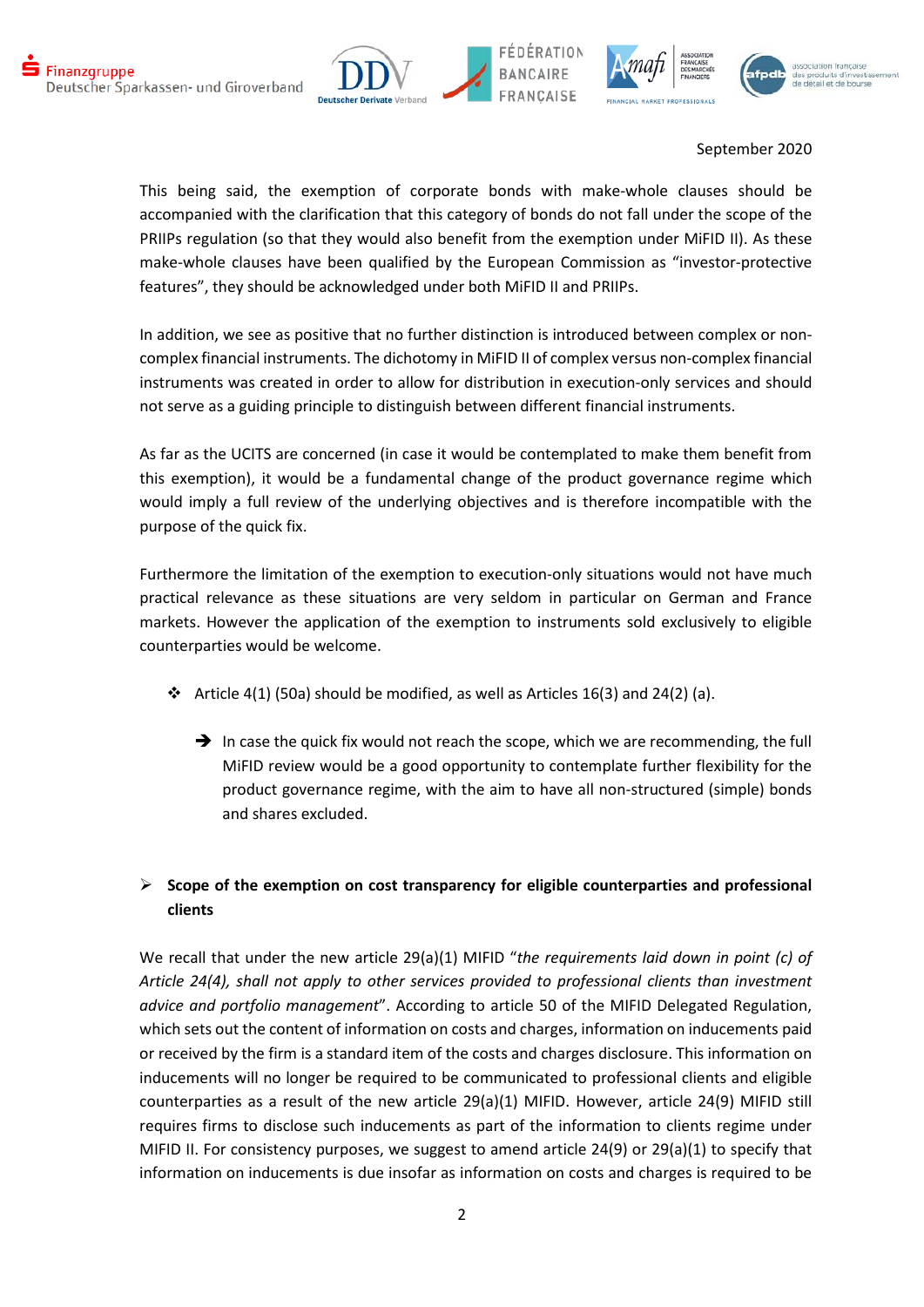





given. The communication of inducements by firms to clients will, nevertheless, continue to apply pursuant to the conflicts of interest regime, as set out in article 23, which remains unchanged.

Article 29a (1) should be adjusted.

# **Alleviation of cost benefit analysis in case of switching of financial instruments**

The provision which relates to the cost/benefits analysis of switching of financial instruments is welcome. However, the requirement to inform the client on the switch executed on his behalf does not correspond to the practical reality of the service of portfolio management. For this reason, we are of the opinion that the information requirement should be limited to investment advice.

 $\div$  Article 25(2) should be amended.

## **Opt in for professional clients and future facilitation for retail clients**

The exemption of services provided to professional clients and eligible counterparties from the costs and charges requirements is very welcomed.

However, the possibility of *opting-in* offered to professional clients, which implies a case-by-case management of the relationship with said clients, will bring more procedural complexity and higher IT costs for banks while the purpose of the quick fix is to cut red tape generally. Therefore, it would be appropriate to remove the right to *opt-in* for professional clients in order to achieve the expected goals of the MiFID II quick fix initiative. Following this removal, the provisions of Article 29a (3) should be deleted.

We would also like to draw the attention of the EC to the fact that, with respect to Article 25(6), only the provisions of its first subparagraph can be concerned by the right to *opt-in* offered to professional clients*.* Indeed, the other provisions of this Article refer to suitability statements and suitability reports, both of which are only required for retail clients and should therefore not be affected by the opt-in right.

- Article 29a (2) should be amended and Article 29a (3) should be deleted.
	- $\rightarrow$  As the next step, the situation of qualified retail clients should be addressed. Practical experience shows that many clients, including retail clients, show no interest in information on costs and charges within the meaning of Article 50(1) subparagraph 2 and 3 Delegated Regulation (EU) 2017/565. On the contrary the information overload may be detrimental to the feeling of having access to relevant information.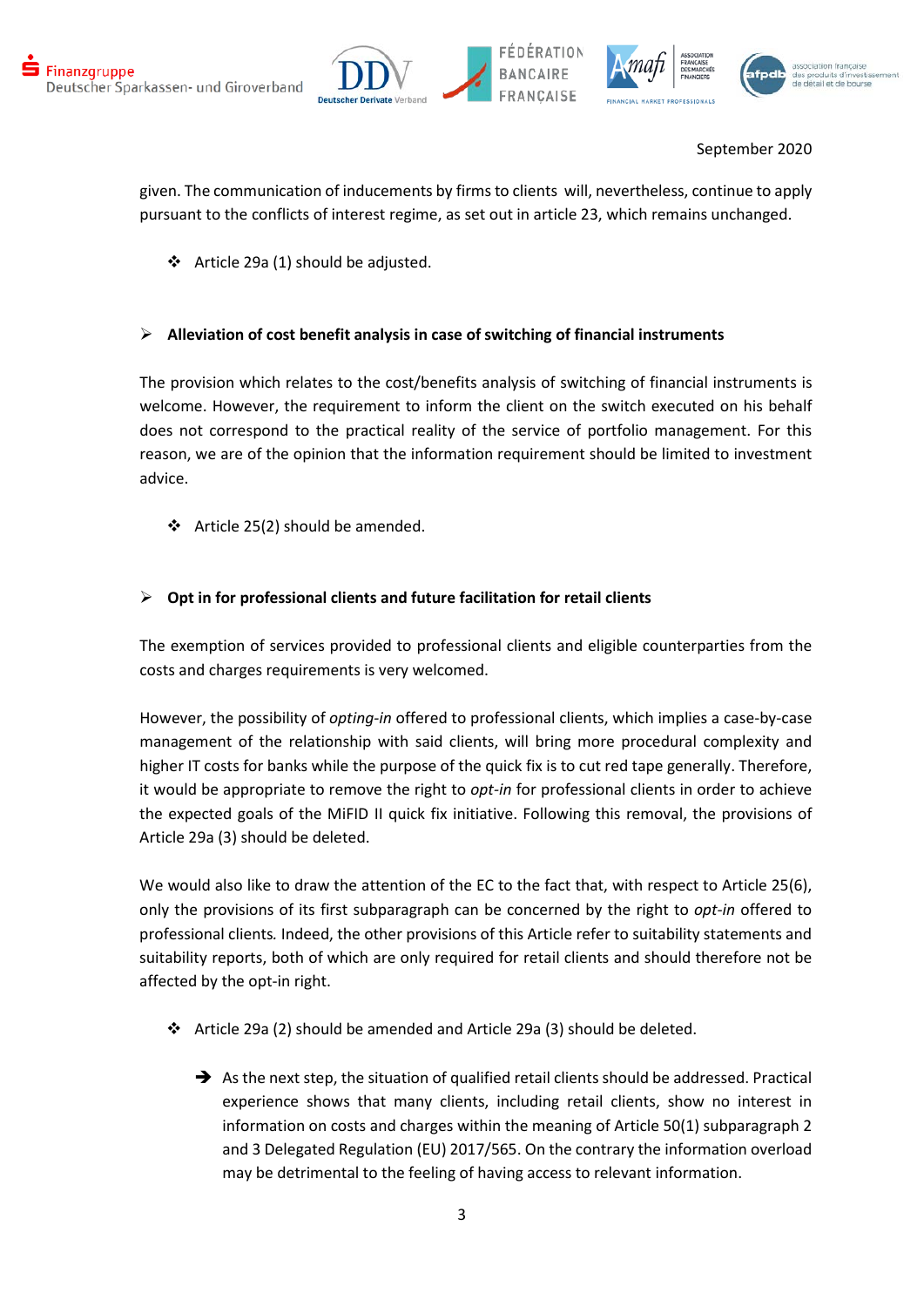







In this context facilitations for retail clients should be contemplated while using the possibilities offered by the existing regulatory toolkit. MiFID II already provides the possibility for experienced retail clients to be treated as professional clients and waive some of their protection, upon request and if they fulfill the conditions of Section II of Annex II of MiFID II. Consequently and in conjunction with the information overload described above, several avenues may be explored, in particular it might be worth testing whether the conditions for "opting-up" (from retail to professional) are to be changed. This may include redefining the threshold calculation base by taking more assets into consideration and modifying criteria related to the professional position of an individual.

#### **Regime of SMEs research**

MiFID II/MiFIR has deeply modified the economic model of financial analysis for equity markets by *de facto* prohibiting the former and largely used "bundled model". Henceforth, research has to be paid by asset management companies independent of the transactions they carried out with their brokers.

There is a large consensus among issuers, asset management companies and research providers that, given the new rules, the total amount paid for research has dramatically diminished and will likely continue to fall in the coming years. So will the supply of research.

This diminution in the supply of research primarily impacts SMEs given the weakness of its economic model. MiFID II provisions should therefore be reviewed as a matter of urgency in order to, at least, introduce proportionality in the inducement regime for SMEs research (Article 24 (14) of Directive 2014/65/EU: "*The delegated acts referred to in paragraph 13 shall take into account: (…) (d) concerning investment research, the proportionality of the regime for SMEs.*").

The EC's proposal is a step in the right direction as it introduces for investment firms an optional bundling regime authorising the joint payment for execution services and investment research regarding (i) SMEs not exceeding a market capitalisation of EUR 1 billion during the 12 preceding months and (ii) fixed income instruments.

We believe that this measure will help having a wider research coverage for SMEs. However, we also consider this proposal as a first step towards a more in-depth revision of the unbundling regime regarding any types of investment research, including issuer sponsored research. Indeed, the latter is one of the tools at our disposal to stop the decline in research coverage for SMEs and should therefore be favoured provided that potential conflicts of interest are duly disclosed.

This being said, we consider that the EC's proposal should be reviewed in order to delete the amendment providing for the creation of Article 13(11) and therefore ask for the removal of the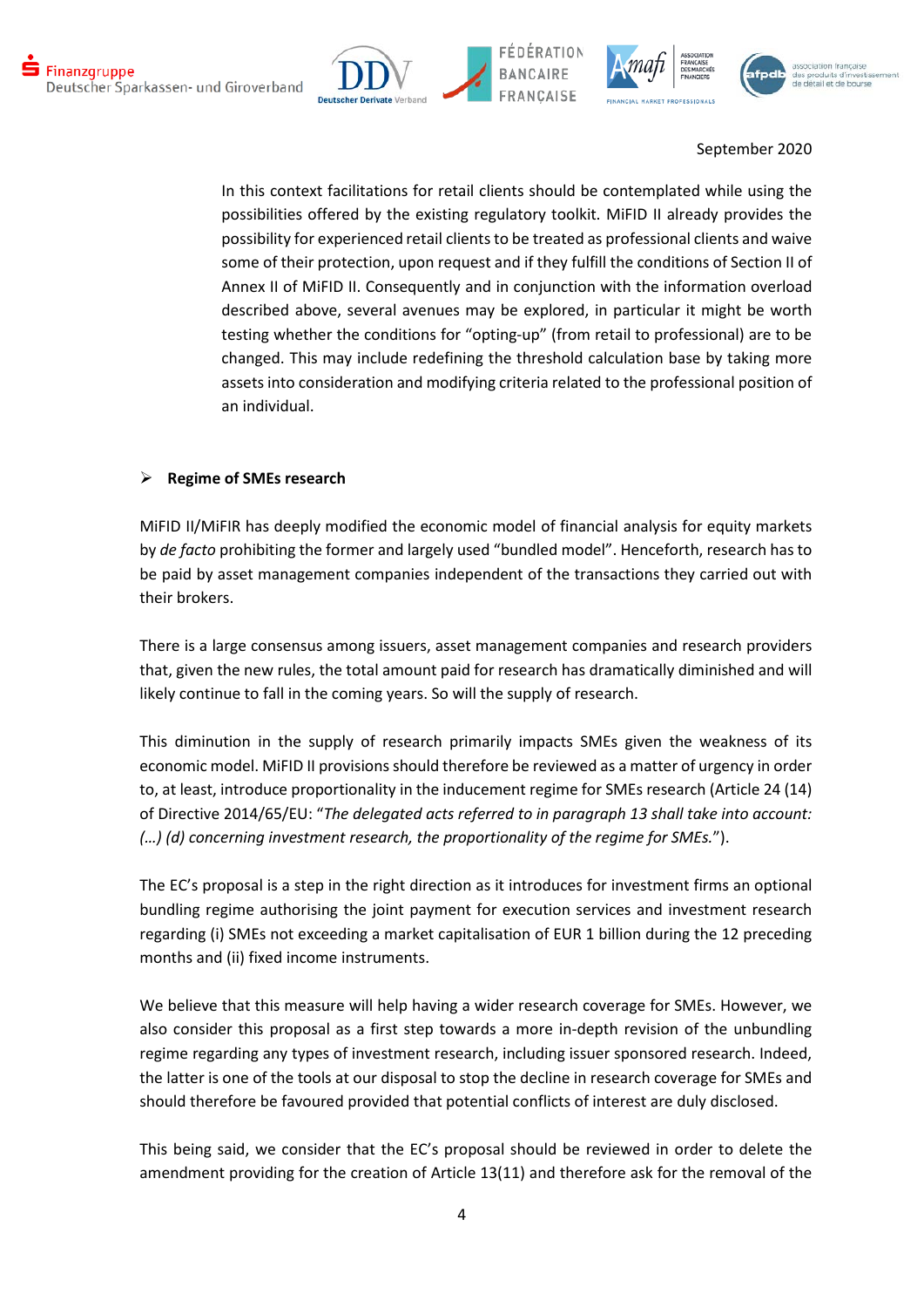





three cumulative conditions governing the "bundling" rule for SMEs with a market capitalisation of EUR 1 billion.

In fact, (i) the third condition provides no additional information in relation to what is already specified in Article 13(10), while (ii) the first two conditions considerably reduce, if not eliminate, the scope of the new Article 13(10) by framing its implementation in an extremely strict and complex manner for investment firms. Thus, instead of simplifying the environment relating to research, these two conditions impose on the contrary the implementation of new complex processes that are added to the existing constraints for issuers with a higher capitalisation.

In conclusion, we believe that the proposal goes in the right direction by introducing an optional bundling regime for SMEs. However, we believe that such proposal should be simplified, lowering the conditions imposed on such optional bundling regime, in order to alleviate the administrative burden to be complied with by financial intermediaries.

 $\div$  Article 13(11) should be deleted.

## **Best execution reports – extension to RTS 28**

We welcome the fact that the EC suggests suspending the obligation of the trading venues to prepare RTS 27 reports (so-called (quarterly) quality of execution reports). However, we believe that also the obligation of the investment firms to draw up best execution reports under RTS 28 (report on the top five execution venues in terms of trading volumes and yearly report on the quality of execution) should also be suspended. Indeed, these reports are closely linked and the suspension of only the RTS 27 reports is not justifiable. In support of this statement, these best execution reports, in their current form, are not read by investors; there is a low number of downloads from the websites; therefore there is an assumption that investors cannot or do not make any meaningful comparisons between firms based on this data. Consequently, we are of the opinion that the same reasoning given by the EC for suspending RTS 27 reports should apply to the RTS 28 reports.

 $\cdot$  Article 27(6) of Directive 2014/65/EU should be amended.

#### **Time implementation for phase out of the paper-based default method for communication**

The proposal laid down in Article 24 paragraph 5a is very positive. In order to allow for an orderly and effective implementation, we would recommend foreseeing a voluntary timeframe for the implementation, for instance two years, as some investment firms will probably need to develop IT systems in order to be able to provide all (existing) clients with an electronic mailbox.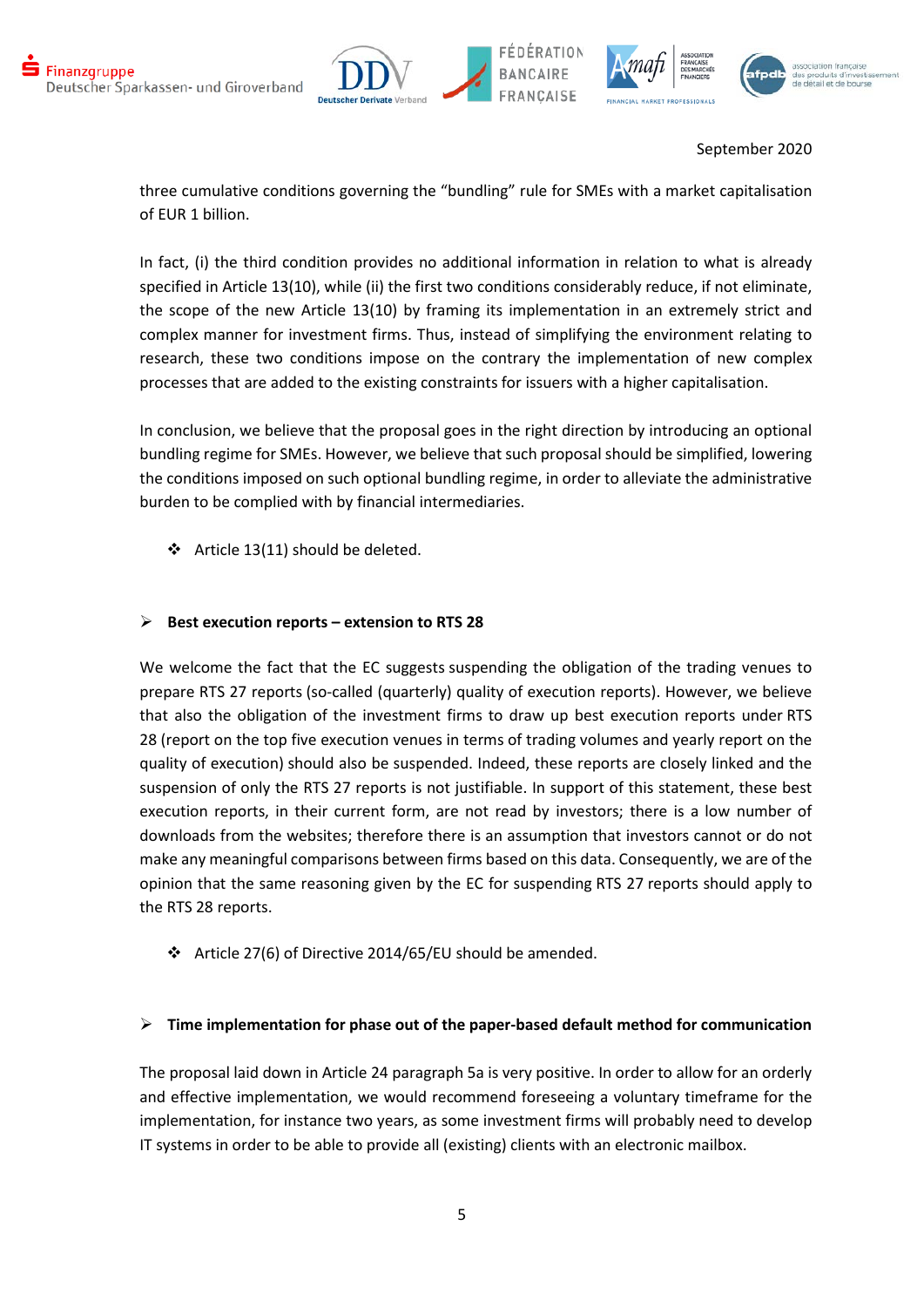





Article 24 paragraph 5a inserted should be adjusted.

## **1.2. MiFIR (Regulation 600/2014) and Delegated Regulation 2017/565**

## **MiFIR - Trading obligations in a Brexit context (STO/DTO)**

With less than 4 months to go before the end of the transition period set for Brexit and given the growing likelihood of a hard Brexit, the scope of the STO and DTO is a major source of concern for EU-27 investment firms. From 1 January 2021, UK trading venues will become third-country trading venues and are unlikely to benefit from an equivalence recognition before 31 December 2020.

In such context, one can expect the UK STO and DTO to overlap with those foreseen in MiFIR. The cumulative application of UK and EU laws would have a detrimental impact on the ability of EU-27 investors and intermediaries to transact on instruments subject to both EU and UK rules, and hence would damage the competitiveness of EU-27 entities without contributing to the protection of investors or the integrity of EU markets. Clarifying the scope of the trading obligations is hence of the utmost importance to ensure a level-playing field between EU-27 investment firms and their international competitors, and ultimately to protect the EU's sovereignty regarding the financing of its economy.

In order to avoid the negative consequences ensuing from the application of both EU and UK trading obligations after Brexit EU co-legislators should clarify in the quick fix the scope of the trading obligations. As recommended by ESMA in its recently issued report (MiFID II/MiFIR Review Report on the transparency regime for equity and equity-like instruments, the double volume cap mechanism and the trading obligations for shares), the scope of the STO should be limited to shares admitted to trading with an EEA ISIN, while trading on third-country venues should be deemed in compliance with the STO when undertaken in the third-country's domestic currency. Second, the co-legislators should clarify that, unless otherwise explicitly stated, MiFIR provisions are not intended to have extraterritorial effects, and that the EU STO/DTO should not apply to third country branches of EU-27 investment firms.

 $\cdot$  Article 23(1) and Article 28(1) should be amended.

#### **Consistency with Delegated Regulation 2017/565**

As the provisions of Article 54(11) of the Delegated Regulation have been moved up to Article 25(2) of Directive (EU) 2014/65 and considering the fact that the new Article 29a(2) of the same Directive provides that it no longer applies to professional clients, it has become necessary to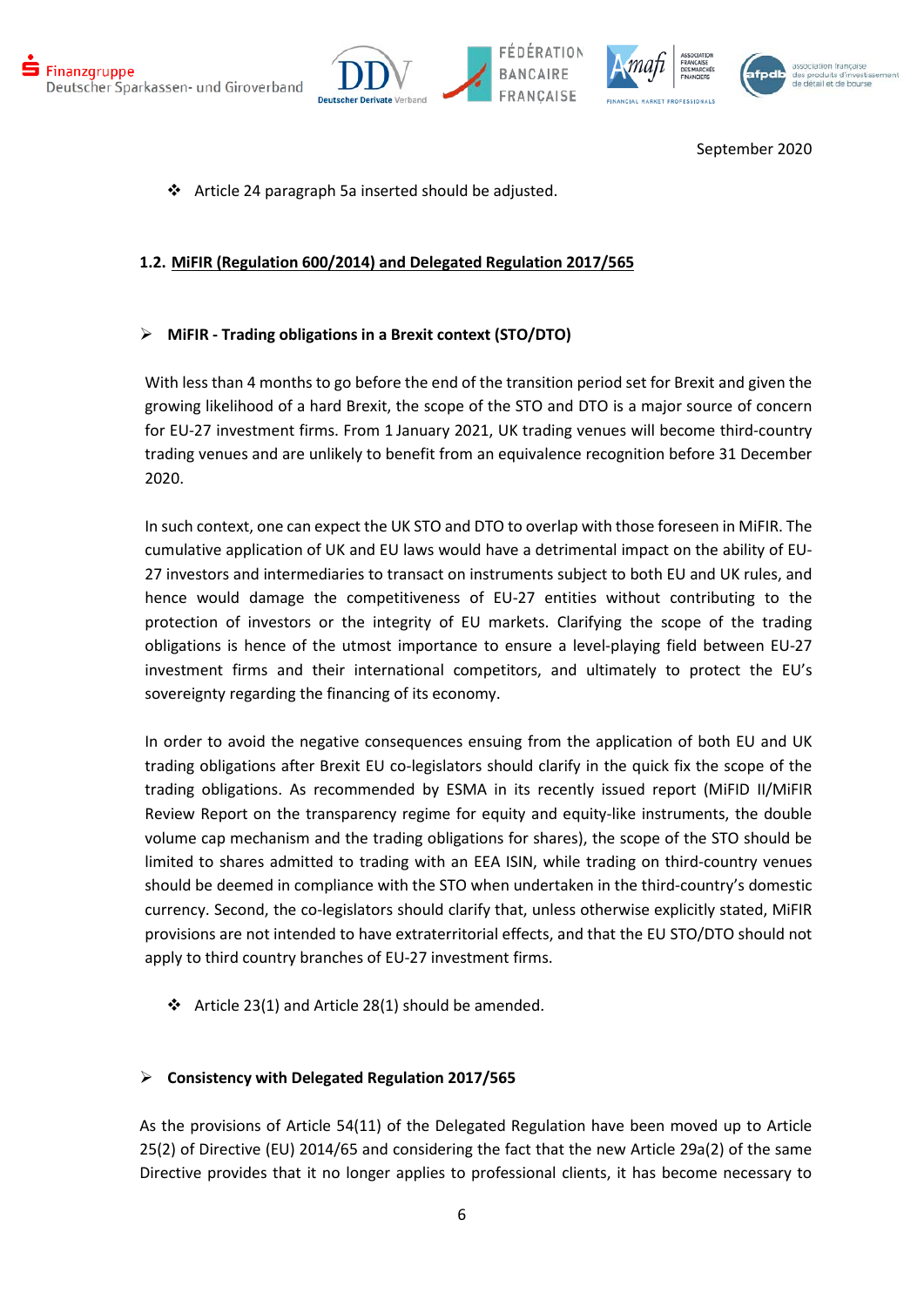





delete Article 54(11) in order to ensure regulatory consistency. Otherwise, difficulties in implementing the new provisions of the Directive might arise, as the delegated regulation applies to all clients and not only to retail clients (+ professional clients in case of *opt-in* if it this right is maintained).

In addition, given the changes introduced to Articles 24(4) and 30 of MiFID II by its new Article 29a(1) regarding professional clients and eligible counterparties, the provisions of paragraphs 2 and 3 of Article 50(1) of the Delegated Regulation must be deleted as they are now inconsistent with those of the Directive.

 $\cdot \cdot$  Article 50(1) subparagraphs 2 and 3 and Article 54(11) should be deleted.

# **2. Prospectus Regulation 2017/1129**

## **Right of withdrawal linked to a supplement: scope and means of communication**

In accordance with a proposal laid down by the German Presidency in preparation for Council meetings, in order for the obligation of information related to the right of withdrawal in the case of a supplement to target the investors who would actually benefit from it, we would recommend to limit it to investors who purchased on advice by the intermediary. Indeed only this group of clients' needs assistance in exercising their right to withdraw acceptances.

In addition, for the sake of a lighter flow of communication for both sides, this obligation could be fulfilled by contacting them by electronic means. This possibility is justified due to the short period of time (contacting clients and withdrawal right as well) and appears to be in line with the logic of the Prospectus Regulation, which values the internet and thus electronic communication as medium of information.

Another aspect of the scope is the precision which should be given regarding the subscription period. The clarification that the initial period is relevant would make clear that issuances on the primary market (in subscription) are relevant for the information, not on the secondary market like buying the products via trading venues. Otherwise it may lead to the confusion that the offer period goes on during the trading on the venues (and so may last forever). It is precisely during this initial offer period that a close contact exists between issuers and intermediaries (this is not the case when the product is listed on a trading venue), which allows for an efficient and swift information of the investors.

 $\div$  Article 23(3) should be amended.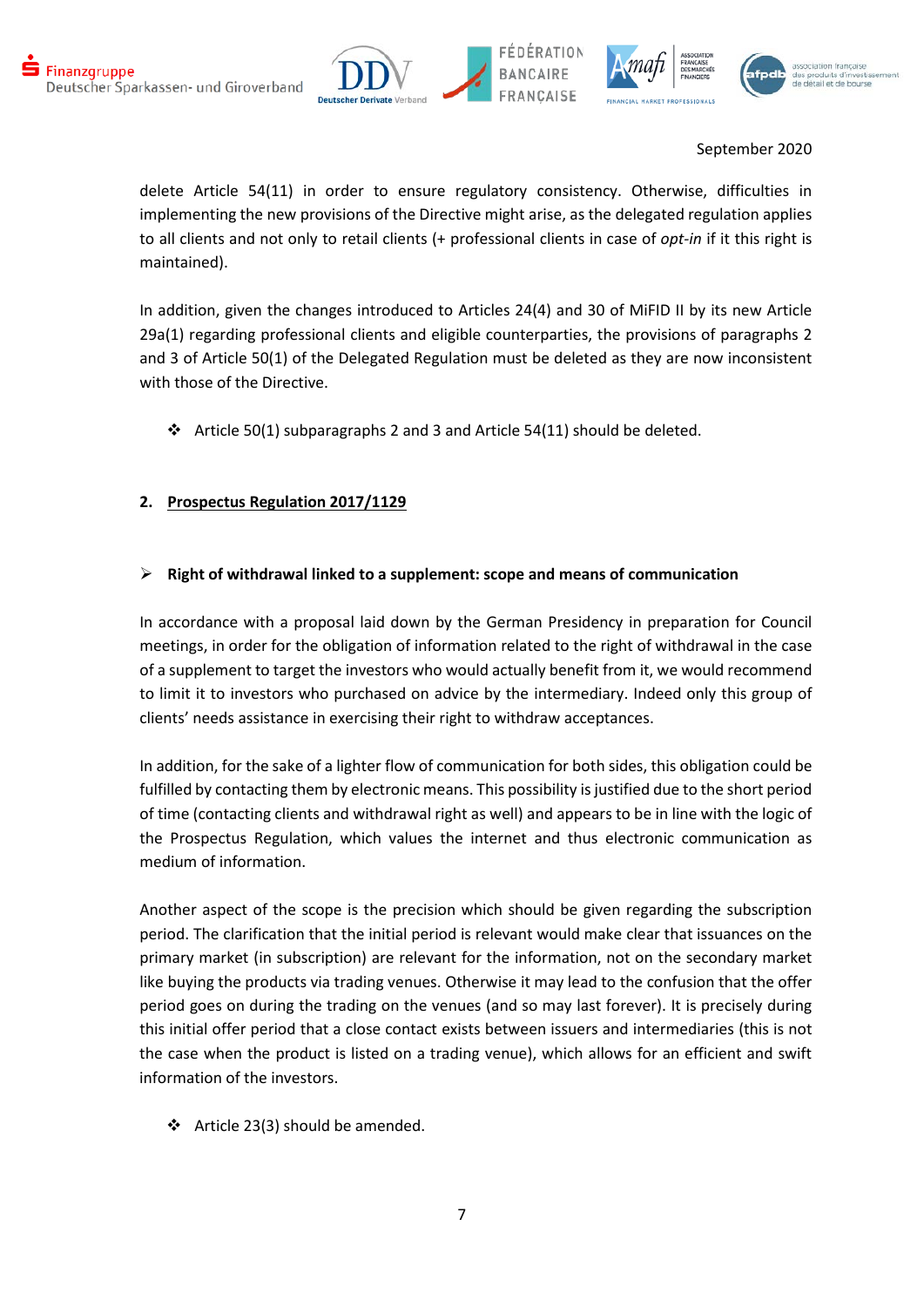





## **Adjustment of threshold for frequent issuers**

In view of the current- and post-COVID-19-crisis era, small and midsized credit institutions should be provided with a stronger liquidity tool. An obvious and minimally invasive way would be to follow the EC proposal where the threshold should be raised from 75 to 150 million euros. It is important that this amendment is made without time limitation because the economic impact of the COVID crisis is not foreseeable for the moment.

 $\triangleleft$  Article 1(4) (j) should be adjusted.

## **3. Benchmarks Regulation 2016/1011**

We welcome the EC approach as it provides a lot of legal certainty and protection for the market participants, with a solution which is a good start both from a regulatory and technical perspective.

In more details, the decision to provide for the possibility to designate a statutory replacement rate for benchmarks, which cessation would result in a significant disruption in the functioning of financial markets in the Union (BMR statutory replacement) is positive.

We also welcome the proposed exemption for FX transactions. However, the proposal may be to narrow as the relevant recital appears to limit the scope to "non-deliverable currency forwards and swaps". A narrow interpretation would lead to exclude from this exemption many other types of FX-transactions which face the same challenges. In addition, institutions will have difficulties to clearly delineate between covered and non covered transactions. We therefore suggest a broader/wider definition in order to avoid such difficulties.

 $\rightarrow$  In order to ensure the completion of the Benchmarks Regulation review, we would welcome further actions by the EC next year. This would allow to address several issues of importance to the market participants in connection with the Benchmark review such as the solutions to ensure the effectiveness of the ESMA benchmark register, and the extension of the powers of NCAs to permit the use of non-compliant benchmarks in legacy contracts even in cases where the authorization is withdrawn.